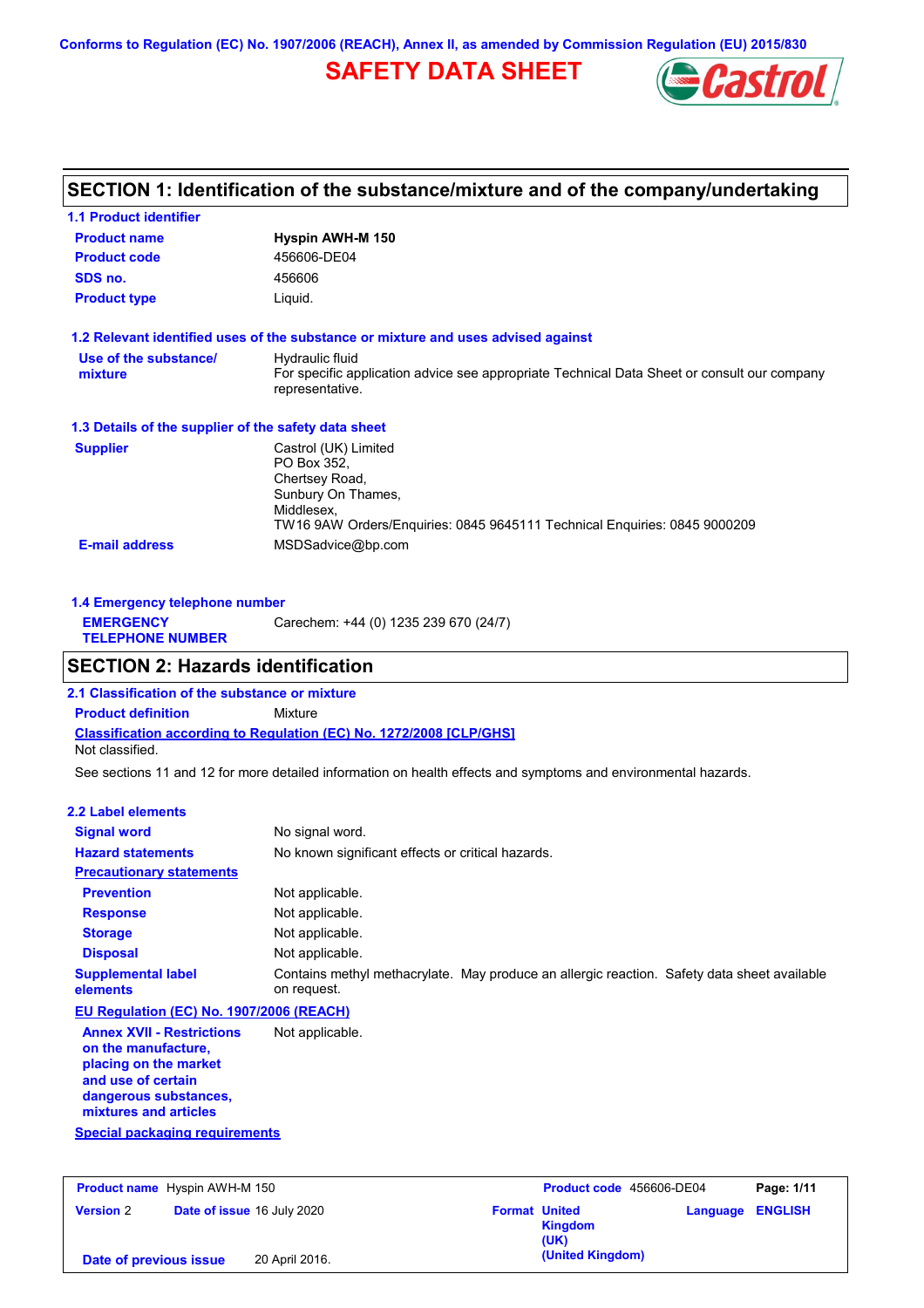# **SECTION 2: Hazards identification**

| <b>Containers to be fitted</b><br>with child-resistant<br>fastenings                                                     | Not applicable.                                                                                                                                                                                                                                                                        |
|--------------------------------------------------------------------------------------------------------------------------|----------------------------------------------------------------------------------------------------------------------------------------------------------------------------------------------------------------------------------------------------------------------------------------|
| <b>Tactile warning of danger</b>                                                                                         | Not applicable.                                                                                                                                                                                                                                                                        |
| 2.3 Other hazards                                                                                                        |                                                                                                                                                                                                                                                                                        |
| <b>Results of PBT and vPvB</b><br>assessment                                                                             | Product does not meet the criteria for PBT or vPvB according to Regulation (EC) No. 1907/2006,<br>Annex XIII.                                                                                                                                                                          |
| <b>Product meets the criteria</b><br>for PBT or vPvB according<br>to Regulation (EC) No.<br><b>1907/2006, Annex XIII</b> | This mixture does not contain any substances that are assessed to be a PBT or a vPvB.                                                                                                                                                                                                  |
| Other hazards which do<br>not result in classification                                                                   | Defatting to the skin.<br>Note: High Pressure Applications<br>Injections through the skin resulting from contact with the product at high pressure constitute a<br>major medical emergency.<br>See 'Notes to physician' under First-Aid Measures, Section 4 of this Safety Data Sheet. |

# **SECTION 3: Composition/information on ingredients**

| <b>3.2 Mixtures</b>                                                                                                                     |                                                                                                                                                                                                                                                                      |    |                                               |             |
|-----------------------------------------------------------------------------------------------------------------------------------------|----------------------------------------------------------------------------------------------------------------------------------------------------------------------------------------------------------------------------------------------------------------------|----|-----------------------------------------------|-------------|
| <b>Product definition</b>                                                                                                               | Mixture                                                                                                                                                                                                                                                              |    |                                               |             |
|                                                                                                                                         | Highly refined base oil (IP 346 DMSO extract < 3%). Proprietary performance additives.                                                                                                                                                                               |    |                                               |             |
| <b>Product/ingredient</b><br>name                                                                                                       | <b>Identifiers</b>                                                                                                                                                                                                                                                   | %  | <b>Regulation (EC) No.</b><br>1272/2008 [CLP] | <b>Type</b> |
| Base oil - unspecified                                                                                                                  | Varies - See Key to<br>abbreviations                                                                                                                                                                                                                                 | ≤5 | Asp. Tox. 1, H304                             | $[1]$       |
|                                                                                                                                         | See Section 16 for the full text of the H statements declared above.                                                                                                                                                                                                 |    |                                               |             |
| <b>Type</b>                                                                                                                             |                                                                                                                                                                                                                                                                      |    |                                               |             |
| [2] Substance with a workplace exposure limit<br>[5] Substance of equivalent concern<br>[6] Additional disclosure due to company policy | 11 Substance classified with a health or environmental hazard<br>[3] Substance meets the criteria for PBT according to Regulation (EC) No. 1907/2006, Annex XIII<br>[4] Substance meets the criteria for vPvB according to Regulation (EC) No. 1907/2006, Annex XIII |    |                                               |             |

Occupational exposure limits, if available, are listed in Section 8.

## **SECTION 4: First aid measures**

### **4.1 Description of first aid measures**

| Eye contact                       | In case of contact, immediately flush eyes with plenty of water for at least 15 minutes. Eyelids<br>should be held away from the eyeball to ensure thorough rinsing. Check for and remove any<br>contact lenses. Get medical attention. |
|-----------------------------------|-----------------------------------------------------------------------------------------------------------------------------------------------------------------------------------------------------------------------------------------|
| <b>Skin contact</b>               | Wash skin thoroughly with soap and water or use recognised skin cleanser. Remove<br>contaminated clothing and shoes. Wash clothing before reuse. Clean shoes thoroughly before<br>reuse. Get medical attention if irritation develops.  |
| <b>Inhalation</b>                 | Winhaled, remove to fresh air. Get medical attention if symptoms occur.                                                                                                                                                                 |
| <b>Ingestion</b>                  | Do not induce vomiting unless directed to do so by medical personnel. Get medical attention if<br>symptoms occur.                                                                                                                       |
| <b>Protection of first-aiders</b> | No action shall be taken involving any personal risk or without suitable training.                                                                                                                                                      |

### **4.2 Most important symptoms and effects, both acute and delayed**

See Section 11 for more detailed information on health effects and symptoms.

| <b>Potential acute health effects</b> |                                                                                                     |
|---------------------------------------|-----------------------------------------------------------------------------------------------------|
| <b>Inhalation</b>                     | Vapour inhalation under ambient conditions is not normally a problem due to low vapour<br>pressure. |
| Ingestion                             | No known significant effects or critical hazards.                                                   |
| <b>Skin contact</b>                   | Defatting to the skin. May cause skin dryness and irritation.                                       |
| Eye contact                           | No known significant effects or critical hazards.                                                   |
|                                       | Delayed and immediate effects as well as chronic effects from short and long-term exposure          |

| <b>Product name</b> Hyspin AWH-M 150 |                                   |                | Product code 456606-DE04 |                        | Page: 2/11              |  |
|--------------------------------------|-----------------------------------|----------------|--------------------------|------------------------|-------------------------|--|
| <b>Version 2</b>                     | <b>Date of issue 16 July 2020</b> |                | <b>Format United</b>     | <b>Kingdom</b><br>(UK) | <b>Language ENGLISH</b> |  |
| Date of previous issue               |                                   | 20 April 2016. |                          | (United Kingdom)       |                         |  |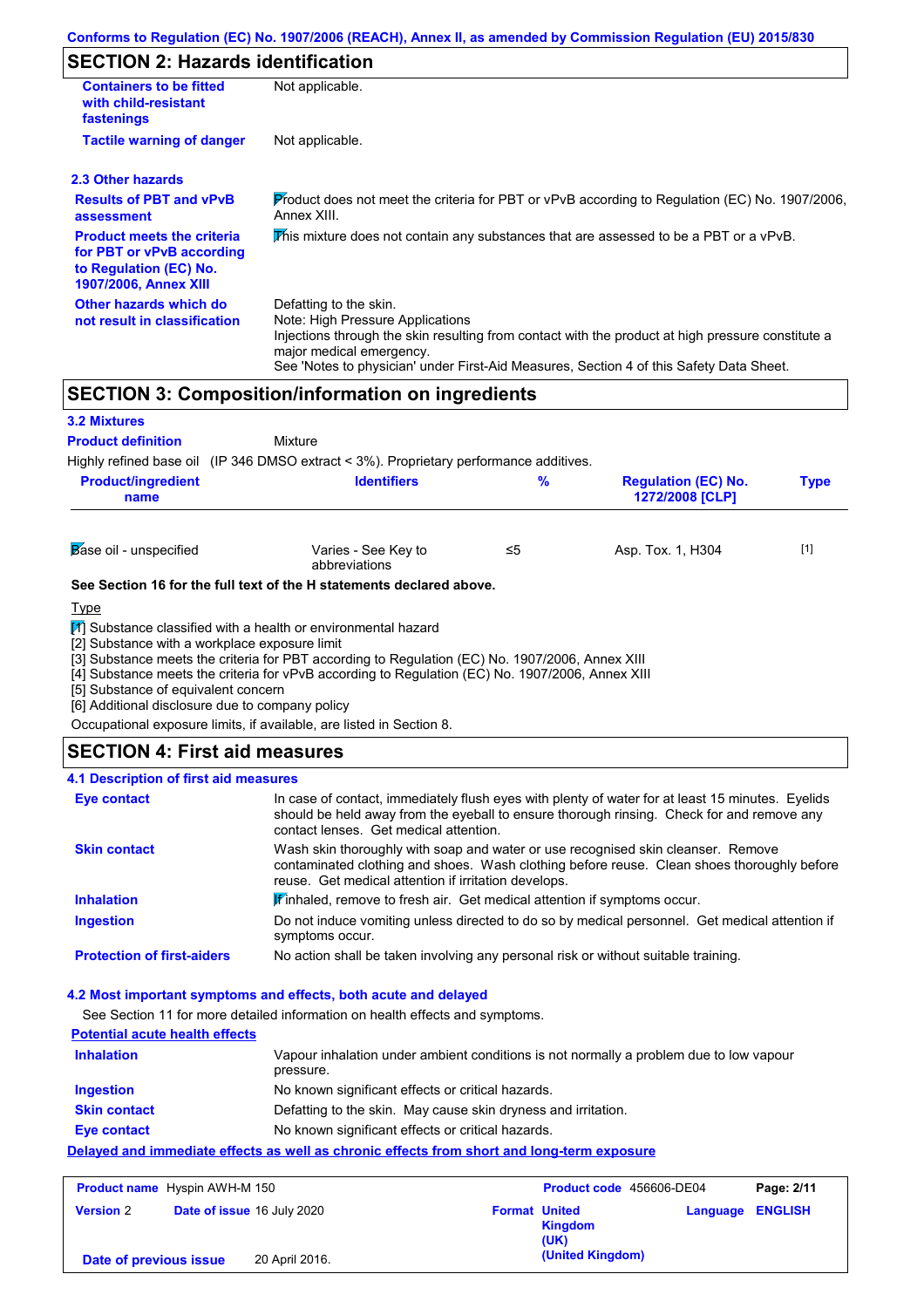# **SECTION 4: First aid measures**

| <b>Inhalation</b>   | Overexposure to the inhalation of airborne droplets or aerosols may cause irritation of the<br>respiratory tract. |
|---------------------|-------------------------------------------------------------------------------------------------------------------|
| Ingestion           | Ingestion of large quantities may cause nausea and diarrhoea.                                                     |
| <b>Skin contact</b> | Prolonged or repeated contact can defat the skin and lead to irritation and/or dermatitis.                        |
| <b>Eye contact</b>  | Potential risk of transient stinging or redness if accidental eye contact occurs.                                 |

### **4.3 Indication of any immediate medical attention and special treatment needed**

| <b>Notes to physician</b> | Treatment should in general be symptomatic and directed to relieving any effects.<br>Note: High Pressure Applications<br>Injections through the skin resulting from contact with the product at high pressure constitute a<br>major medical emergency. Injuries may not appear serious at first but within a few hours tissue<br>becomes swollen, discoloured and extremely painful with extensive subcutaneous necrosis.<br>Surgical exploration should be undertaken without delay. Thorough and extensive debridement<br>of the wound and underlying tissue is necessary to minimise tissue loss and prevent or limit<br>permanent damage. Note that high pressure may force the product considerable distances |
|---------------------------|--------------------------------------------------------------------------------------------------------------------------------------------------------------------------------------------------------------------------------------------------------------------------------------------------------------------------------------------------------------------------------------------------------------------------------------------------------------------------------------------------------------------------------------------------------------------------------------------------------------------------------------------------------------------------------------------------------------------|
|                           | along tissue planes.                                                                                                                                                                                                                                                                                                                                                                                                                                                                                                                                                                                                                                                                                               |

# **SECTION 5: Firefighting measures**

| 5.1 Extinguishing media                                                                                                                                             |                                                                                                                                                                                                                                                                                                                                                                   |  |  |
|---------------------------------------------------------------------------------------------------------------------------------------------------------------------|-------------------------------------------------------------------------------------------------------------------------------------------------------------------------------------------------------------------------------------------------------------------------------------------------------------------------------------------------------------------|--|--|
| <b>Suitable extinguishing</b><br>media                                                                                                                              | In case of fire, use foam, dry chemical or carbon dioxide extinguisher or spray.                                                                                                                                                                                                                                                                                  |  |  |
| <b>Unsuitable extinguishing</b><br>media                                                                                                                            | Do not use water jet. The use of a water jet may cause the fire to spread by splashing the<br>burning product.                                                                                                                                                                                                                                                    |  |  |
| 5.2 Special hazards arising from the substance or mixture                                                                                                           |                                                                                                                                                                                                                                                                                                                                                                   |  |  |
| <b>Hazards from the</b><br>substance or mixture                                                                                                                     | In a fire or if heated, a pressure increase will occur and the container may burst.                                                                                                                                                                                                                                                                               |  |  |
| <b>Hazardous combustion</b><br>Combustion products may include the following:<br>carbon oxides (CO, CO <sub>2</sub> ) (carbon monoxide, carbon dioxide)<br>products |                                                                                                                                                                                                                                                                                                                                                                   |  |  |
| <b>5.3 Advice for firefighters</b>                                                                                                                                  |                                                                                                                                                                                                                                                                                                                                                                   |  |  |
| <b>Special precautions for</b><br>fire-fighters                                                                                                                     | No action shall be taken involving any personal risk or without suitable training. Promptly<br>isolate the scene by removing all persons from the vicinity of the incident if there is a fire.                                                                                                                                                                    |  |  |
| <b>Special protective</b><br>equipment for fire-fighters                                                                                                            | Fire-fighters should wear appropriate protective equipment and self-contained breathing<br>apparatus (SCBA) with a full face-piece operated in positive pressure mode. Clothing for fire-<br>fighters (including helmets, protective boots and gloves) conforming to European standard EN<br>469 will provide a basic level of protection for chemical incidents. |  |  |

# **SECTION 6: Accidental release measures**

|                                                                                                                                                                                                                                                                                                                                                                       | 6.1 Personal precautions, protective equipment and emergency procedures                                                                                                                                                                                                                                                                                                                        |  |  |
|-----------------------------------------------------------------------------------------------------------------------------------------------------------------------------------------------------------------------------------------------------------------------------------------------------------------------------------------------------------------------|------------------------------------------------------------------------------------------------------------------------------------------------------------------------------------------------------------------------------------------------------------------------------------------------------------------------------------------------------------------------------------------------|--|--|
| No action shall be taken involving any personal risk or without suitable training. Evacuate<br>For non-emergency<br>surrounding areas. Keep unnecessary and unprotected personnel from entering. Do not touch<br>personnel<br>or walk through spilt material. Floors may be slippery; use care to avoid falling. Put on<br>appropriate personal protective equipment. |                                                                                                                                                                                                                                                                                                                                                                                                |  |  |
| For emergency responders                                                                                                                                                                                                                                                                                                                                              | If specialised clothing is required to deal with the spillage, take note of any information in<br>Section 8 on suitable and unsuitable materials. See also the information in "For non-<br>emergency personnel".                                                                                                                                                                               |  |  |
| <b>6.2 Environmental</b><br>Avoid dispersal of spilt material and runoff and contact with soil, waterways, drains and sewers.<br>Inform the relevant authorities if the product has caused environmental pollution (sewers,<br>precautions<br>waterways, soil or air).                                                                                                |                                                                                                                                                                                                                                                                                                                                                                                                |  |  |
| 6.3 Methods and material for containment and cleaning up                                                                                                                                                                                                                                                                                                              |                                                                                                                                                                                                                                                                                                                                                                                                |  |  |
| <b>Small spill</b>                                                                                                                                                                                                                                                                                                                                                    | Stop leak if without risk. Move containers from spill area. Absorb with an inert material and<br>place in an appropriate waste disposal container. Dispose of via a licensed waste disposal<br>contractor.                                                                                                                                                                                     |  |  |
| <b>Large spill</b>                                                                                                                                                                                                                                                                                                                                                    | Stop leak if without risk. Move containers from spill area. Prevent entry into sewers, water<br>courses, basements or confined areas. Contain and collect spillage with non-combustible,<br>absorbent material e.g. sand, earth, vermiculite or diatomaceous earth and place in container<br>for disposal according to local regulations. Dispose of via a licensed waste disposal contractor. |  |  |

| <b>Product name</b> Hyspin AWH-M 150 |                            |                |                      | Product code 456606-DE04 |                         | Page: 3/11 |
|--------------------------------------|----------------------------|----------------|----------------------|--------------------------|-------------------------|------------|
| <b>Version 2</b>                     | Date of issue 16 July 2020 |                | <b>Format United</b> | <b>Kingdom</b><br>(UK)   | <b>Language ENGLISH</b> |            |
| Date of previous issue               |                            | 20 April 2016. |                      | (United Kingdom)         |                         |            |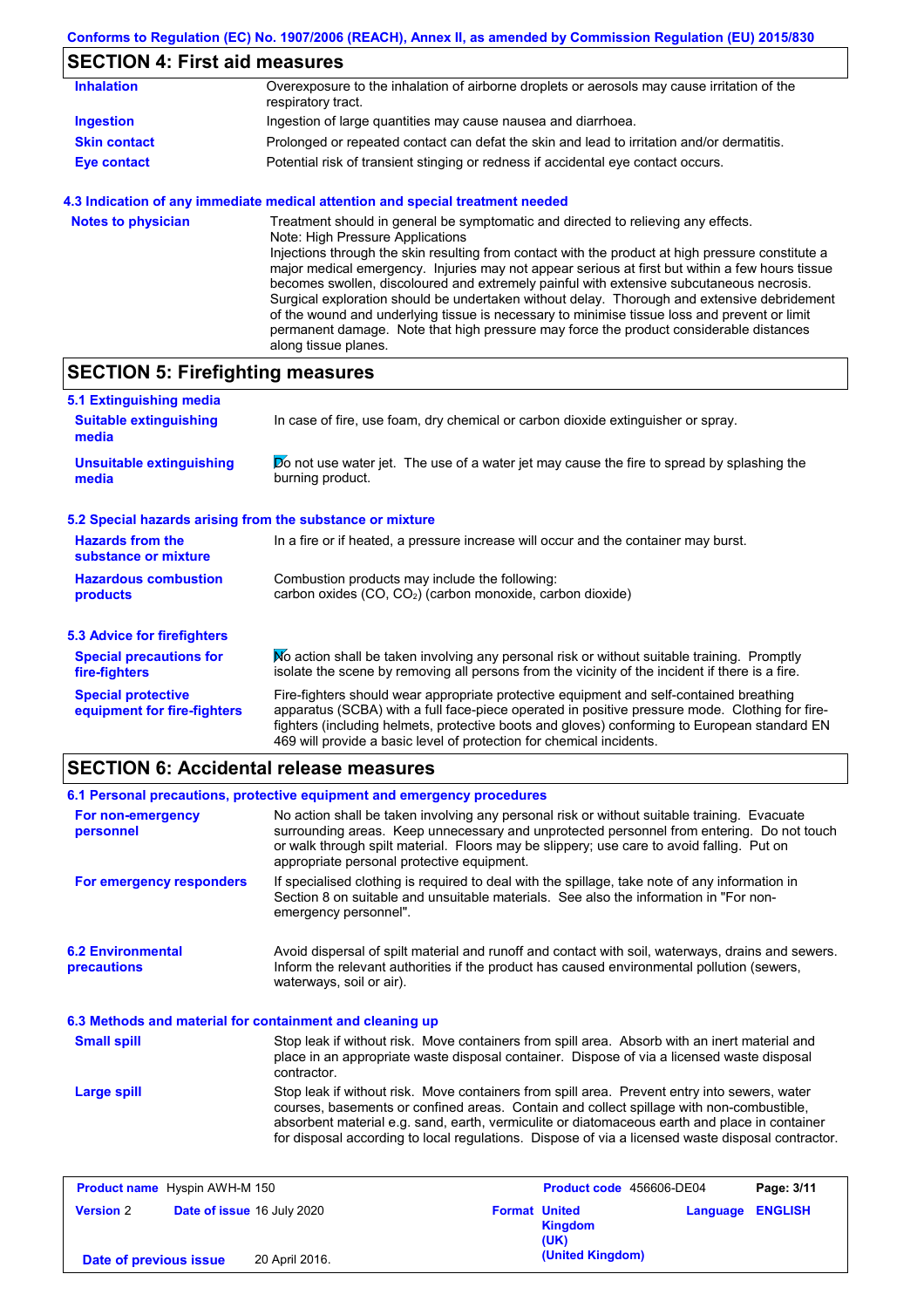## **SECTION 6: Accidental release measures**

## **SECTION 7: Handling and storage**

| 7.1 Precautions for safe handling                                             |                                                                                                                                                                                                                                                                                                                                                                                                                                                                                          |
|-------------------------------------------------------------------------------|------------------------------------------------------------------------------------------------------------------------------------------------------------------------------------------------------------------------------------------------------------------------------------------------------------------------------------------------------------------------------------------------------------------------------------------------------------------------------------------|
| <b>Protective measures</b>                                                    | Put on appropriate personal protective equipment.                                                                                                                                                                                                                                                                                                                                                                                                                                        |
| <b>Advice on general</b><br>occupational hygiene                              | Eating, drinking and smoking should be prohibited in areas where this material is handled.<br>stored and processed. Wash thoroughly after handling. Remove contaminated clothing and<br>protective equipment before entering eating areas. See also Section 8 for additional<br>information on hygiene measures.                                                                                                                                                                         |
| <b>7.2 Conditions for safe</b><br>storage, including any<br>incompatibilities | Store in accordance with local requiations. Store in a dry, cool and well-ventilated area, away<br>from incompatible materials (see Section 10). Keep away from heat and direct sunlight. Keep<br>container tightly closed and sealed until ready for use. Containers that have been opened must<br>be carefully resealed and kept upright to prevent leakage. Store and use only in equipment/<br>containers designed for use with this product. Do not store in unlabelled containers. |
| 7.3 Specific end use(s)                                                       |                                                                                                                                                                                                                                                                                                                                                                                                                                                                                          |
| <b>Recommendations</b>                                                        | See section 1.2 and Exposure scenarios in annex, if applicable.                                                                                                                                                                                                                                                                                                                                                                                                                          |

## **SECTION 8: Exposure controls/personal protection**

**8.1 Control parameters**

**Occupational exposure limits** No exposure limit value known.

No exposure limit value known.

Whilst specific OELs for certain components may be shown in this section, other components may be present in any mist, vapour or dust produced. Therefore, the specific OELs may not be applicable to the product as a whole and are provided for guidance only.

**Recommended monitoring procedures**

If this product contains ingredients with exposure limits, personal, workplace atmosphere or biological monitoring may be required to determine the effectiveness of the ventilation or other control measures and/or the necessity to use respiratory protective equipment. Reference should be made to monitoring standards, such as the following: European Standard EN 689 (Workplace atmospheres - Guidance for the assessment of exposure by inhalation to chemical agents for comparison with limit values and measurement strategy) European Standard EN 14042 (Workplace atmospheres - Guide for the application and use of procedures for the assessment of exposure to chemical and biological agents) European Standard EN 482 (Workplace atmospheres - General requirements for the performance of procedures for the measurement of chemical agents) Reference to national guidance documents for methods for the determination of hazardous substances will also be required.

#### **Derived No Effect Level**

No DNELs/DMELs available.

#### **Predicted No Effect Concentration**

No PNECs available

| <b>8.2 Exposure controls</b><br><b>Appropriate engineering</b><br><b>controls</b> |                                                                                                                                                                                                                                                             | Provide exhaust ventilation or other engineering controls to keep the relevant airborne<br>concentrations below their respective occupational exposure limits.<br>All activities involving chemicals should be assessed for their risks to health, to ensure<br>exposures are adequately controlled. Personal protective equipment should only be considered<br>after other forms of control measures (e.g. engineering controls) have been suitably evaluated.<br>Personal protective equipment should conform to appropriate standards, be suitable for use, be<br>kept in good condition and properly maintained.<br>Your supplier of personal protective equipment should be consulted for advice on selection and<br>appropriate standards. For further information contact your national organisation for standards. |                |                                 |                |  |
|-----------------------------------------------------------------------------------|-------------------------------------------------------------------------------------------------------------------------------------------------------------------------------------------------------------------------------------------------------------|----------------------------------------------------------------------------------------------------------------------------------------------------------------------------------------------------------------------------------------------------------------------------------------------------------------------------------------------------------------------------------------------------------------------------------------------------------------------------------------------------------------------------------------------------------------------------------------------------------------------------------------------------------------------------------------------------------------------------------------------------------------------------------------------------------------------------|----------------|---------------------------------|----------------|--|
|                                                                                   | The final choice of protective equipment will depend upon a risk assessment. It is important to<br>ensure that all items of personal protective equipment are compatible.                                                                                   |                                                                                                                                                                                                                                                                                                                                                                                                                                                                                                                                                                                                                                                                                                                                                                                                                            |                |                                 |                |  |
| <b>Individual protection measures</b>                                             |                                                                                                                                                                                                                                                             |                                                                                                                                                                                                                                                                                                                                                                                                                                                                                                                                                                                                                                                                                                                                                                                                                            |                |                                 |                |  |
| <b>Hygiene measures</b>                                                           | Wash hands, forearms and face thoroughly after handling chemical products, before eating,<br>smoking and using the lavatory and at the end of the working period. Ensure that eyewash<br>stations and safety showers are close to the workstation location. |                                                                                                                                                                                                                                                                                                                                                                                                                                                                                                                                                                                                                                                                                                                                                                                                                            |                |                                 |                |  |
| <b>Product name</b> Hyspin AWH-M 150                                              |                                                                                                                                                                                                                                                             |                                                                                                                                                                                                                                                                                                                                                                                                                                                                                                                                                                                                                                                                                                                                                                                                                            |                | <b>Product code</b> 456606-DE04 | Page: 4/11     |  |
| <b>Version 2</b>                                                                  | Date of issue 16 July 2020                                                                                                                                                                                                                                  | <b>Format United</b><br>(UK)                                                                                                                                                                                                                                                                                                                                                                                                                                                                                                                                                                                                                                                                                                                                                                                               | <b>Kingdom</b> | Language                        | <b>ENGLISH</b> |  |

**(United Kingdom) Date of previous issue** 20 April 2016.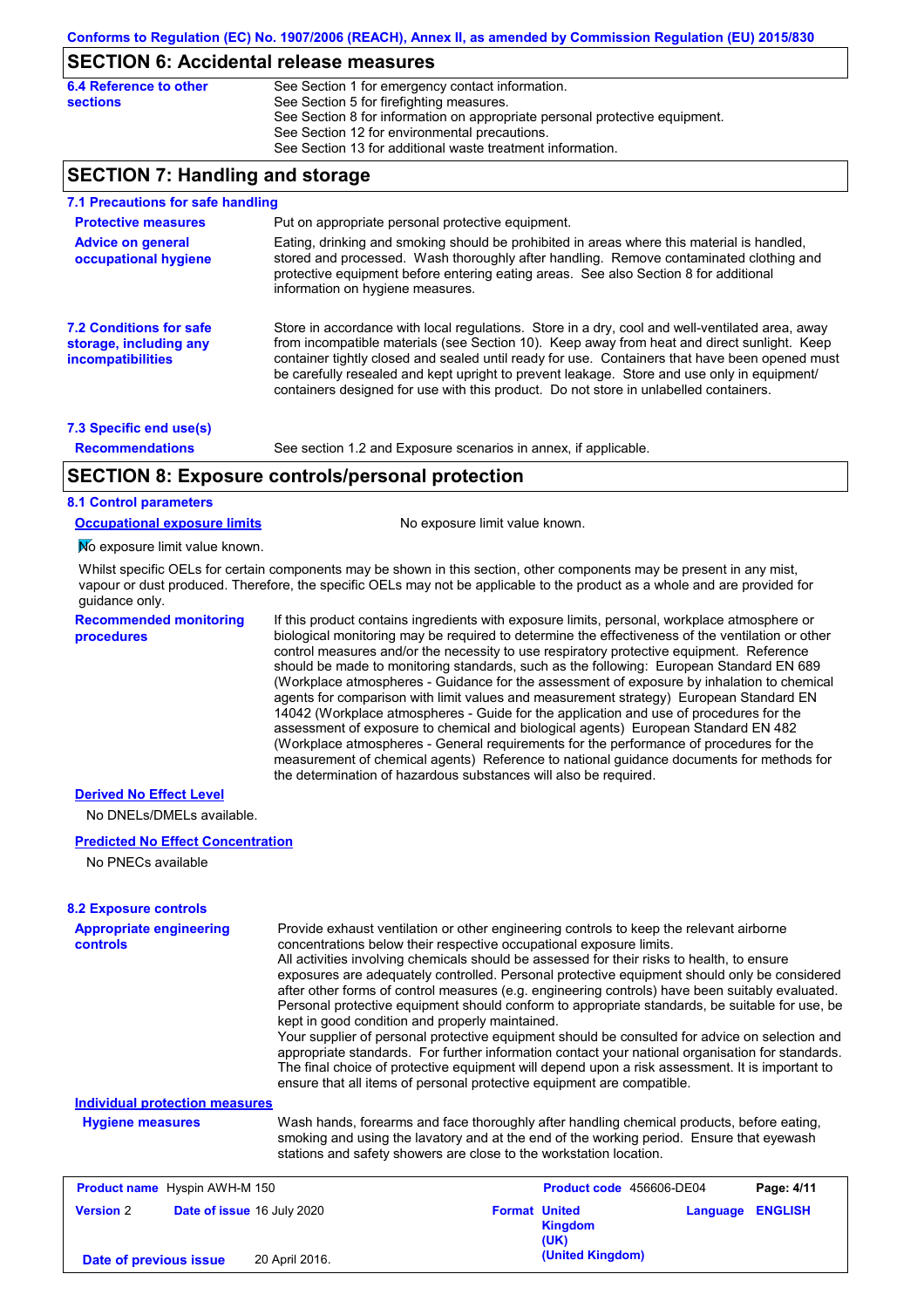# **SECTION 8: Exposure controls/personal protection**

| <b>Respiratory protection</b> | In case of insufficient ventilation, wear suitable respiratory equipment.<br>The correct choice of respiratory protection depends upon the chemicals being handled, the<br>conditions of work and use, and the condition of the respiratory equipment. Safety procedures<br>should be developed for each intended application. Respiratory protection equipment should<br>therefore be chosen in consultation with the supplier/manufacturer and with a full assessment<br>of the working conditions.                                                                                                                                             |
|-------------------------------|---------------------------------------------------------------------------------------------------------------------------------------------------------------------------------------------------------------------------------------------------------------------------------------------------------------------------------------------------------------------------------------------------------------------------------------------------------------------------------------------------------------------------------------------------------------------------------------------------------------------------------------------------|
| <b>Eye/face protection</b>    | Safety glasses with side shields.                                                                                                                                                                                                                                                                                                                                                                                                                                                                                                                                                                                                                 |
| <b>Skin protection</b>        |                                                                                                                                                                                                                                                                                                                                                                                                                                                                                                                                                                                                                                                   |
| <b>Hand protection</b>        | <b>General Information:</b>                                                                                                                                                                                                                                                                                                                                                                                                                                                                                                                                                                                                                       |
|                               | Because specific work environments and material handling practices vary, safety procedures<br>should be developed for each intended application. The correct choice of protective gloves<br>depends upon the chemicals being handled, and the conditions of work and use. Most gloves<br>provide protection for only a limited time before they must be discarded and replaced (even the<br>best chemically resistant gloves will break down after repeated chemical exposures).                                                                                                                                                                  |
|                               | Gloves should be chosen in consultation with the supplier / manufacturer and taking account of<br>a full assessment of the working conditions.                                                                                                                                                                                                                                                                                                                                                                                                                                                                                                    |
|                               | Recommended: Nitrile gloves.<br><b>Breakthrough time:</b>                                                                                                                                                                                                                                                                                                                                                                                                                                                                                                                                                                                         |
|                               | Breakthrough time data are generated by glove manufacturers under laboratory test conditions<br>and represent how long a glove can be expected to provide effective permeation resistance. It<br>is important when following breakthrough time recommendations that actual workplace<br>conditions are taken into account. Always consult with your glove supplier for up-to-date<br>technical information on breakthrough times for the recommended glove type.<br>Our recommendations on the selection of gloves are as follows:                                                                                                                |
|                               | Continuous contact:                                                                                                                                                                                                                                                                                                                                                                                                                                                                                                                                                                                                                               |
|                               | Gloves with a minimum breakthrough time of 240 minutes, or >480 minutes if suitable gloves<br>can be obtained.<br>If suitable gloves are not available to offer that level of protection, gloves with shorter<br>breakthrough times may be acceptable as long as appropriate glove maintenance and<br>replacement regimes are determined and adhered to.                                                                                                                                                                                                                                                                                          |
|                               | Short-term / splash protection:                                                                                                                                                                                                                                                                                                                                                                                                                                                                                                                                                                                                                   |
|                               | Recommended breakthrough times as above.<br>It is recognised that for short-term, transient exposures, gloves with shorter breakthrough times<br>may commonly be used. Therefore, appropriate maintenance and replacement regimes must<br>be determined and rigorously followed.                                                                                                                                                                                                                                                                                                                                                                  |
|                               | <b>Glove Thickness:</b>                                                                                                                                                                                                                                                                                                                                                                                                                                                                                                                                                                                                                           |
|                               | For general applications, we recommend gloves with a thickness typically greater than 0.35 mm.                                                                                                                                                                                                                                                                                                                                                                                                                                                                                                                                                    |
|                               | It should be emphasised that glove thickness is not necessarily a good predictor of glove<br>resistance to a specific chemical, as the permeation efficiency of the glove will be dependent<br>on the exact composition of the glove material. Therefore, glove selection should also be based<br>on consideration of the task requirements and knowledge of breakthrough times.<br>Glove thickness may also vary depending on the glove manufacturer, the glove type and the<br>glove model. Therefore, the manufacturers' technical data should always be taken into account<br>to ensure selection of the most appropriate glove for the task. |
|                               | Note: Depending on the activity being conducted, gloves of varying thickness may be required<br>for specific tasks. For example:                                                                                                                                                                                                                                                                                                                                                                                                                                                                                                                  |
|                               | • Thinner gloves (down to 0.1 mm or less) may be required where a high degree of manual<br>dexterity is needed. However, these gloves are only likely to give short duration protection and<br>would normally be just for single use applications, then disposed of.                                                                                                                                                                                                                                                                                                                                                                              |
|                               | • Thicker gloves (up to 3 mm or more) may be required where there is a mechanical (as well                                                                                                                                                                                                                                                                                                                                                                                                                                                                                                                                                        |

| <b>Product name</b> Hyspin AWH-M 150 |  |                            | Product code 456606-DE04 |                                                | Page: 5/11              |  |
|--------------------------------------|--|----------------------------|--------------------------|------------------------------------------------|-------------------------|--|
| <b>Version 2</b>                     |  | Date of issue 16 July 2020 |                          | <b>Format United</b><br><b>Kingdom</b><br>(UK) | <b>Language ENGLISH</b> |  |
| Date of previous issue               |  | 20 April 2016.             |                          | (United Kingdom)                               |                         |  |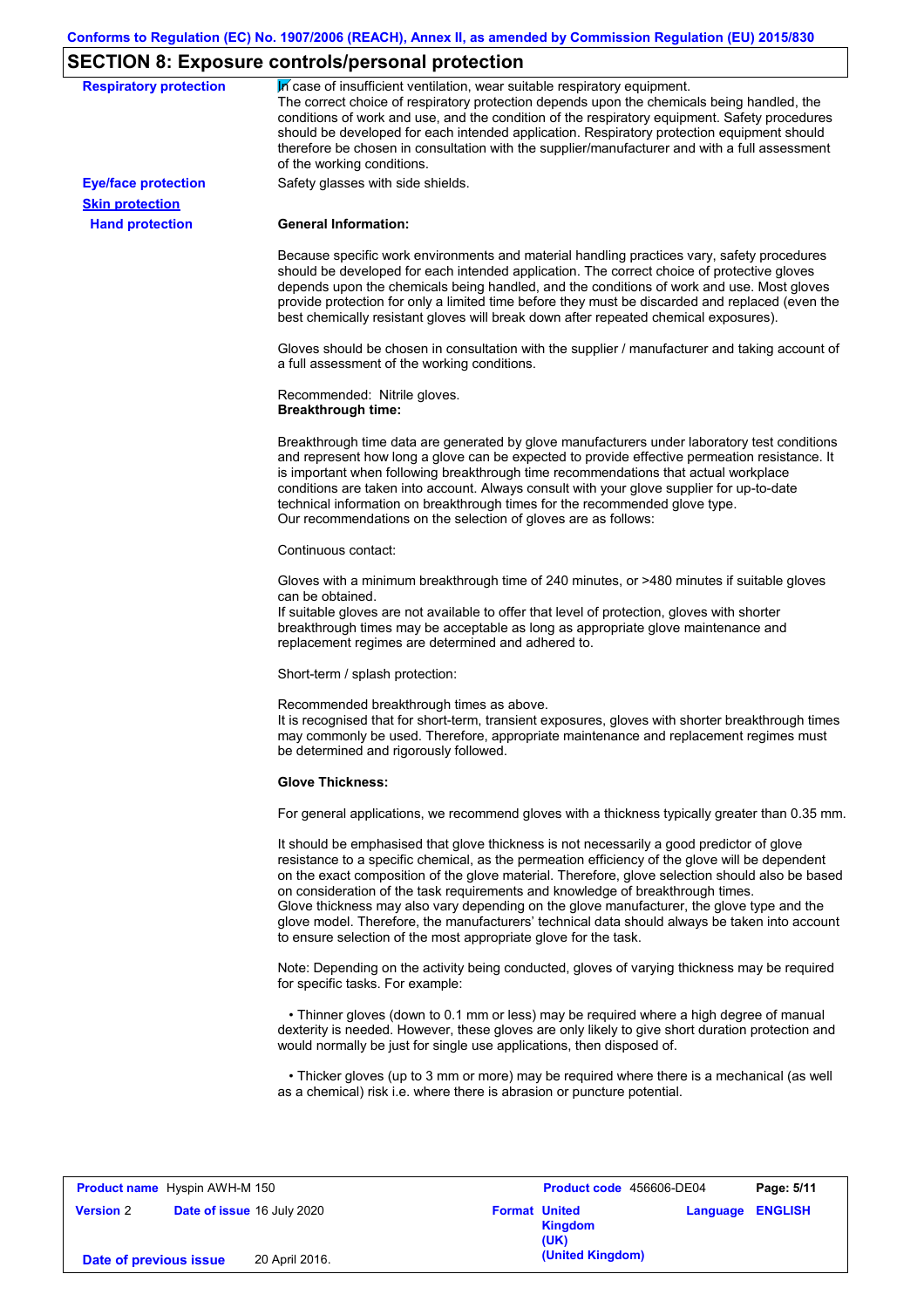# **SECTION 8: Exposure controls/personal protection**

| <b>Skin and body</b>                             | Use of protective clothing is good industrial practice.<br>Personal protective equipment for the body should be selected based on the task being<br>performed and the risks involved and should be approved by a specialist before handling this<br>product.<br>Cotton or polyester/cotton overalls will only provide protection against light superficial<br>contamination that will not soak through to the skin. Overalls should be laundered on a regular<br>basis. When the risk of skin exposure is high (e.g. when cleaning up spillages or if there is a<br>risk of splashing) then chemical resistant aprons and/or impervious chemical suits and boots<br>will be required. |
|--------------------------------------------------|---------------------------------------------------------------------------------------------------------------------------------------------------------------------------------------------------------------------------------------------------------------------------------------------------------------------------------------------------------------------------------------------------------------------------------------------------------------------------------------------------------------------------------------------------------------------------------------------------------------------------------------------------------------------------------------|
| <b>Refer to standards:</b>                       | Respiratory protection: EN 529<br>Gloves: EN 420, EN 374<br>Eye protection: EN 166<br>Filtering half-mask: EN 149<br>Filtering half-mask with valve: EN 405<br>Half-mask: EN 140 plus filter<br>Full-face mask: EN 136 plus filter<br>Particulate filters: EN 143<br>Gas/combined filters: EN 14387                                                                                                                                                                                                                                                                                                                                                                                   |
| <b>Environmental exposure</b><br><b>controls</b> | Emissions from ventilation or work process equipment should be checked to ensure they<br>comply with the requirements of environmental protection legislation. In some cases, fume<br>scrubbers, filters or engineering modifications to the process equipment will be necessary to<br>reduce emissions to acceptable levels.                                                                                                                                                                                                                                                                                                                                                         |

# **SECTION 9: Physical and chemical properties**

## **9.1 Information on basic physical and chemical properties**

| <b>Appearance</b>                                      |                                                                                                                                |
|--------------------------------------------------------|--------------------------------------------------------------------------------------------------------------------------------|
| <b>Physical state</b>                                  | Liguid.                                                                                                                        |
| Colour                                                 | Amber                                                                                                                          |
| Odour                                                  | Not available.                                                                                                                 |
| <b>Odour threshold</b>                                 | Not available.                                                                                                                 |
| pH                                                     | Not available.                                                                                                                 |
| <b>Melting point/freezing point</b>                    | Not available.                                                                                                                 |
| Initial boiling point and boiling<br>range             | Not available.                                                                                                                 |
| <b>Pour point</b>                                      | $-36 °C$                                                                                                                       |
| <b>Flash point</b>                                     | Open cup: 260°C (500°F) [Cleveland.]                                                                                           |
| <b>Evaporation rate</b>                                | Not available.                                                                                                                 |
| <b>Flammability (solid, gas)</b>                       | Not available.                                                                                                                 |
| <b>Upper/lower flammability or</b><br>explosive limits | Not available.                                                                                                                 |
| <b>Vapour pressure</b>                                 | Not available.                                                                                                                 |
| <b>Vapour density</b>                                  | Not available.                                                                                                                 |
| <b>Relative density</b>                                | Not available.                                                                                                                 |
| <b>Density</b>                                         | <1000 kg/m <sup>3</sup> (<1 g/cm <sup>3</sup> ) at 15 <sup>°</sup> C                                                           |
| <b>Solubility(ies)</b>                                 | insoluble in water.                                                                                                            |
| <b>Partition coefficient: n-octanol/</b><br>water      | Not available.                                                                                                                 |
| <b>Auto-ignition temperature</b>                       | Not available.                                                                                                                 |
| <b>Decomposition temperature</b>                       | Not available.                                                                                                                 |
| <b>Viscosity</b>                                       | Kinematic: 150.9 mm <sup>2</sup> /s (150.9 cSt) at 40 $^{\circ}$ C<br>Kinematic: 18.04 mm <sup>2</sup> /s (18.04 cSt) at 100°C |
| <b>Explosive properties</b>                            | Not available                                                                                                                  |
| <b>Oxidising properties</b>                            | Not available.                                                                                                                 |

#### **9.2 Other information**

No additional information.

| <b>Product name</b> Hyspin AWH-M 150 |                            |                | Product code 456606-DE04 |                        | Page: 6/11 |                |
|--------------------------------------|----------------------------|----------------|--------------------------|------------------------|------------|----------------|
| <b>Version 2</b>                     | Date of issue 16 July 2020 |                | <b>Format United</b>     | <b>Kingdom</b><br>(UK) | Language   | <b>ENGLISH</b> |
| Date of previous issue               |                            | 20 April 2016. |                          | (United Kingdom)       |            |                |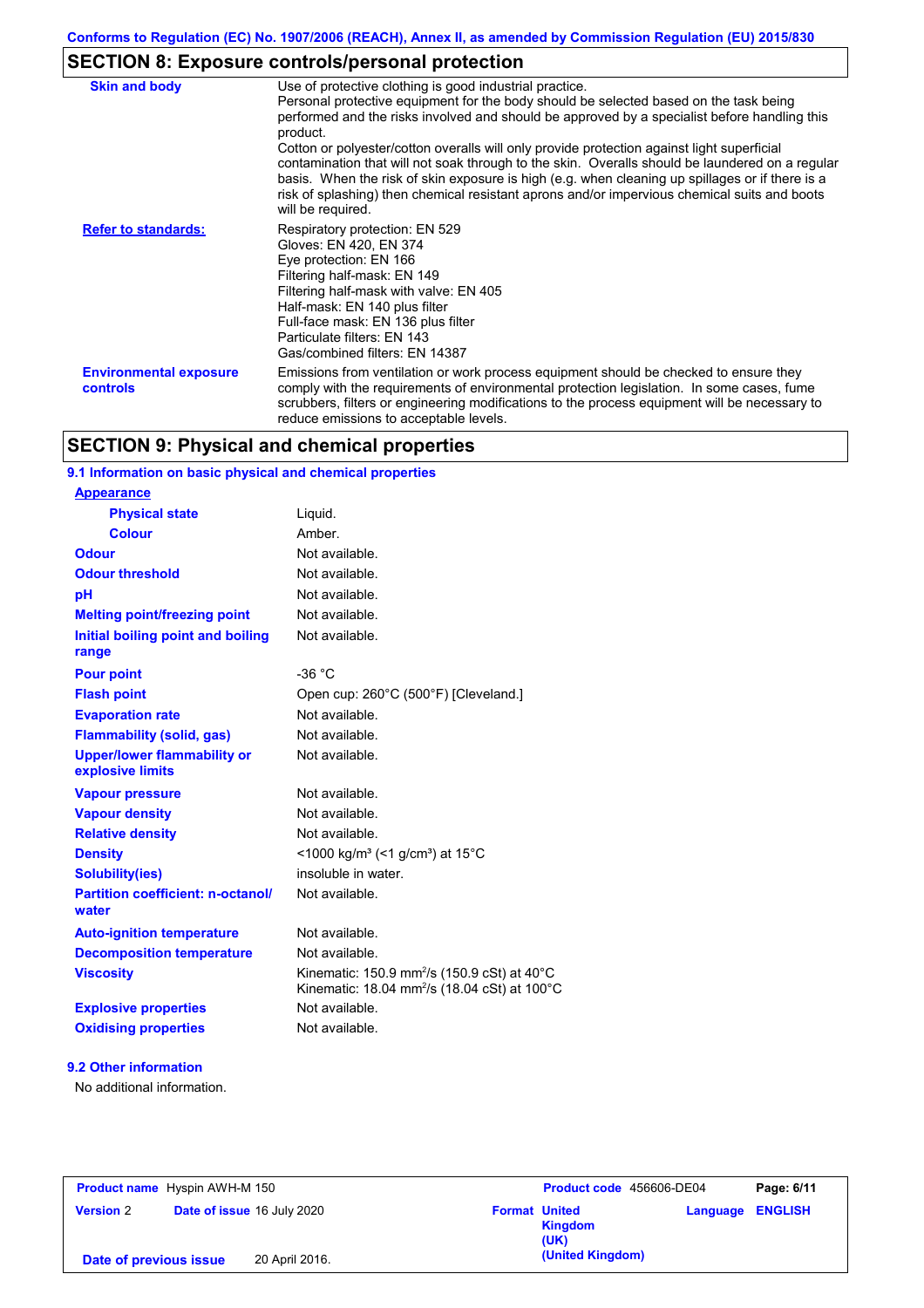| <b>SECTION 10: Stability and reactivity</b>       |                                                                                                                                                                         |  |  |  |
|---------------------------------------------------|-------------------------------------------------------------------------------------------------------------------------------------------------------------------------|--|--|--|
| <b>10.1 Reactivity</b>                            | No specific test data available for this product. Refer to Conditions to avoid and Incompatible<br>materials for additional information.                                |  |  |  |
| <b>10.2 Chemical stability</b>                    | The product is stable.                                                                                                                                                  |  |  |  |
| <b>10.3 Possibility of</b><br>hazardous reactions | Under normal conditions of storage and use, hazardous reactions will not occur.<br>Under normal conditions of storage and use, hazardous polymerisation will not occur. |  |  |  |
| <b>10.4 Conditions to avoid</b>                   | Avoid all possible sources of ignition (spark or flame).                                                                                                                |  |  |  |
| 10.5 Incompatible materials                       | Reactive or incompatible with the following materials: oxidising materials.                                                                                             |  |  |  |
| <b>10.6 Hazardous</b><br>decomposition products   | Under normal conditions of storage and use, hazardous decomposition products should not be<br>produced.                                                                 |  |  |  |

# **SECTION 11: Toxicological information**

| 11.1 Information on toxicological effects          |                                                                                                                   |
|----------------------------------------------------|-------------------------------------------------------------------------------------------------------------------|
| <b>Acute toxicity estimates</b>                    |                                                                                                                   |
| Not available.                                     |                                                                                                                   |
| <b>Information on likely</b><br>routes of exposure | Routes of entry anticipated: Dermal, Inhalation.                                                                  |
| <b>Potential acute health effects</b>              |                                                                                                                   |
| <b>Inhalation</b>                                  | Vapour inhalation under ambient conditions is not normally a problem due to low vapour<br>pressure.               |
| <b>Ingestion</b>                                   | No known significant effects or critical hazards.                                                                 |
| <b>Skin contact</b>                                | Defatting to the skin. May cause skin dryness and irritation.                                                     |
| <b>Eye contact</b>                                 | No known significant effects or critical hazards.                                                                 |
|                                                    | Symptoms related to the physical, chemical and toxicological characteristics                                      |
| <b>Inhalation</b>                                  | No specific data.                                                                                                 |
| <b>Ingestion</b>                                   | No specific data.                                                                                                 |
| <b>Skin contact</b>                                | Adverse symptoms may include the following:<br>irritation<br>dryness<br>cracking                                  |
| <b>Eye contact</b>                                 | No specific data.                                                                                                 |
|                                                    | Delayed and immediate effects as well as chronic effects from short and long-term exposure                        |
| <b>Inhalation</b>                                  | Overexposure to the inhalation of airborne droplets or aerosols may cause irritation of the<br>respiratory tract. |
| <b>Ingestion</b>                                   | Ingestion of large quantities may cause nausea and diarrhoea.                                                     |
| <b>Skin contact</b>                                | Prolonged or repeated contact can defat the skin and lead to irritation and/or dermatitis.                        |
| <b>Eye contact</b>                                 | Potential risk of transient stinging or redness if accidental eye contact occurs.                                 |
| <b>Potential chronic health effects</b>            |                                                                                                                   |
| <b>General</b>                                     | No known significant effects or critical hazards.                                                                 |
| <b>Carcinogenicity</b>                             | No known significant effects or critical hazards.                                                                 |
| <b>Mutagenicity</b>                                | No known significant effects or critical hazards.                                                                 |
| <b>Developmental effects</b>                       | No known significant effects or critical hazards.                                                                 |
| <b>Fertility effects</b>                           | No known significant effects or critical hazards.                                                                 |

# **SECTION 12: Ecological information**

**12.1 Toxicity**

**Environmental hazards** Not classified as dangerous

## **12.2 Persistence and degradability**

Expected to be biodegradable.

#### **12.3 Bioaccumulative potential**

| <b>Product name</b> Hyspin AWH-M 150 |  |                            | Product code 456606-DE04 |                        | Page: 7/11              |  |
|--------------------------------------|--|----------------------------|--------------------------|------------------------|-------------------------|--|
| <b>Version 2</b>                     |  | Date of issue 16 July 2020 | <b>Format United</b>     | <b>Kingdom</b><br>(UK) | <b>Language ENGLISH</b> |  |
| Date of previous issue               |  | 20 April 2016.             |                          | (United Kingdom)       |                         |  |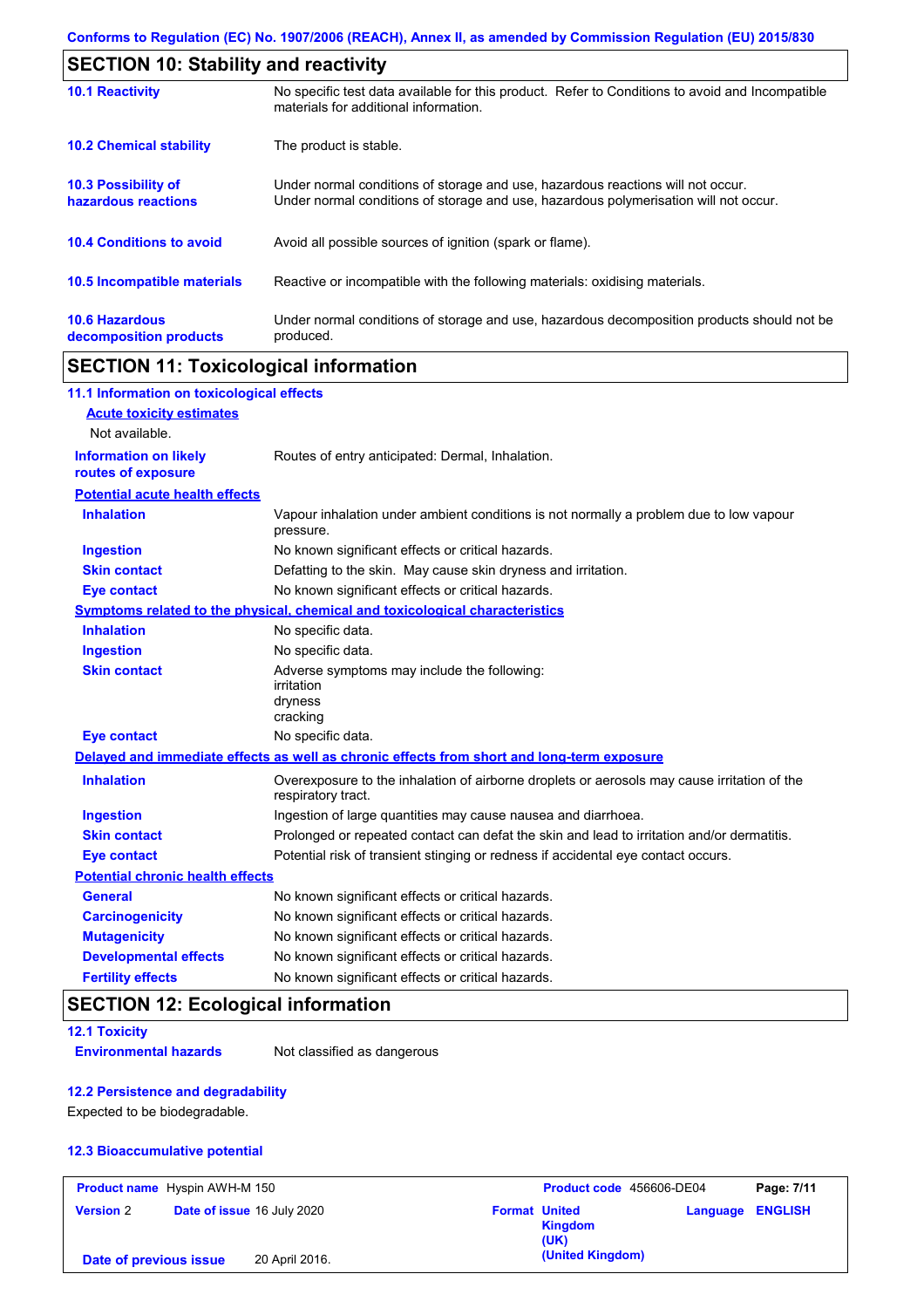## **SECTION 12: Ecological information**

This product is not expected to bioaccumulate through food chains in the environment.

| <b>12.4 Mobility in soil</b>                            |                                                                      |
|---------------------------------------------------------|----------------------------------------------------------------------|
| <b>Soil/water partition</b><br><b>coefficient (Koc)</b> | Not available.                                                       |
| <b>Mobility</b>                                         | Spillages may penetrate the soil causing ground water contamination. |

#### **12.5 Results of PBT and vPvB assessment**

Product does not meet the criteria for PBT or vPvB according to Regulation (EC) No. 1907/2006, Annex XIII.

| 12.6 Other adverse effects          |                                                                                                                           |
|-------------------------------------|---------------------------------------------------------------------------------------------------------------------------|
| <b>Other ecological information</b> | Spills may form a film on water surfaces causing physical damage to organisms. Oxygen<br>transfer could also be impaired. |

## **SECTION 13: Disposal considerations**

| <b>13.1 Waste treatment methods</b> |  |
|-------------------------------------|--|
|-------------------------------------|--|

#### **Product**

**Methods of disposal**

Where possible, arrange for product to be recycled. Dispose of via an authorised person/ licensed waste disposal contractor in accordance with local regulations.

#### **Hazardous waste** Yes.

**European waste catalogue (EWC)**

| Waste code  | <b>Waste designation</b>                     |
|-------------|----------------------------------------------|
| l 13 01 10* | mineral based non-chlorinated hydraulic oils |

However, deviation from the intended use and/or the presence of any potential contaminants may require an alternative waste disposal code to be assigned by the end user.

### **Packaging**

**Methods of disposal**

Where possible, arrange for product to be recycled. Dispose of via an authorised person/ licensed waste disposal contractor in accordance with local regulations.

| <b>Waste code</b>          | European waste catalogue (EWC)                                                                                                                                                                                                          |  |  |  |
|----------------------------|-----------------------------------------------------------------------------------------------------------------------------------------------------------------------------------------------------------------------------------------|--|--|--|
| 15 01 10*                  | packaging containing residues of or contaminated by hazardous substances                                                                                                                                                                |  |  |  |
| <b>Special precautions</b> | This material and its container must be disposed of in a safe way. Empty containers or liners<br>may retain some product residues. Avoid dispersal of spilt material and runoff and contact with<br>soil, waterways, drains and sewers. |  |  |  |
| <b>References</b>          | Commission 2014/955/EU<br>Directive 2008/98/EC                                                                                                                                                                                          |  |  |  |
|                            |                                                                                                                                                                                                                                         |  |  |  |

# **SECTION 14: Transport information**

|                                           | <b>ADR/RID</b> | <b>ADN</b>     | <b>IMDG</b>    | <b>IATA</b>    |
|-------------------------------------------|----------------|----------------|----------------|----------------|
| 14.1 UN number                            | Not regulated. | Not regulated. | Not regulated. | Not regulated. |
| 14.2 UN proper<br>shipping name           |                |                | -              |                |
| <b>14.3 Transport</b><br>hazard class(es) |                |                | -              |                |
| <b>14.4 Packing</b><br>group              |                |                | -              |                |
| 14.5<br><b>Environmental</b><br>hazards   | No.            | No.            | No.            | No.            |
| <b>Additional</b><br><b>information</b>   |                |                |                |                |

| <b>Product name</b> Hyspin AWH-M 150 |                                   |                | Product code 456606-DE04 |                        | Page: 8/11              |  |
|--------------------------------------|-----------------------------------|----------------|--------------------------|------------------------|-------------------------|--|
| <b>Version 2</b>                     | <b>Date of issue 16 July 2020</b> |                | <b>Format United</b>     | <b>Kingdom</b><br>(UK) | <b>Language ENGLISH</b> |  |
| Date of previous issue               |                                   | 20 April 2016. |                          | (United Kingdom)       |                         |  |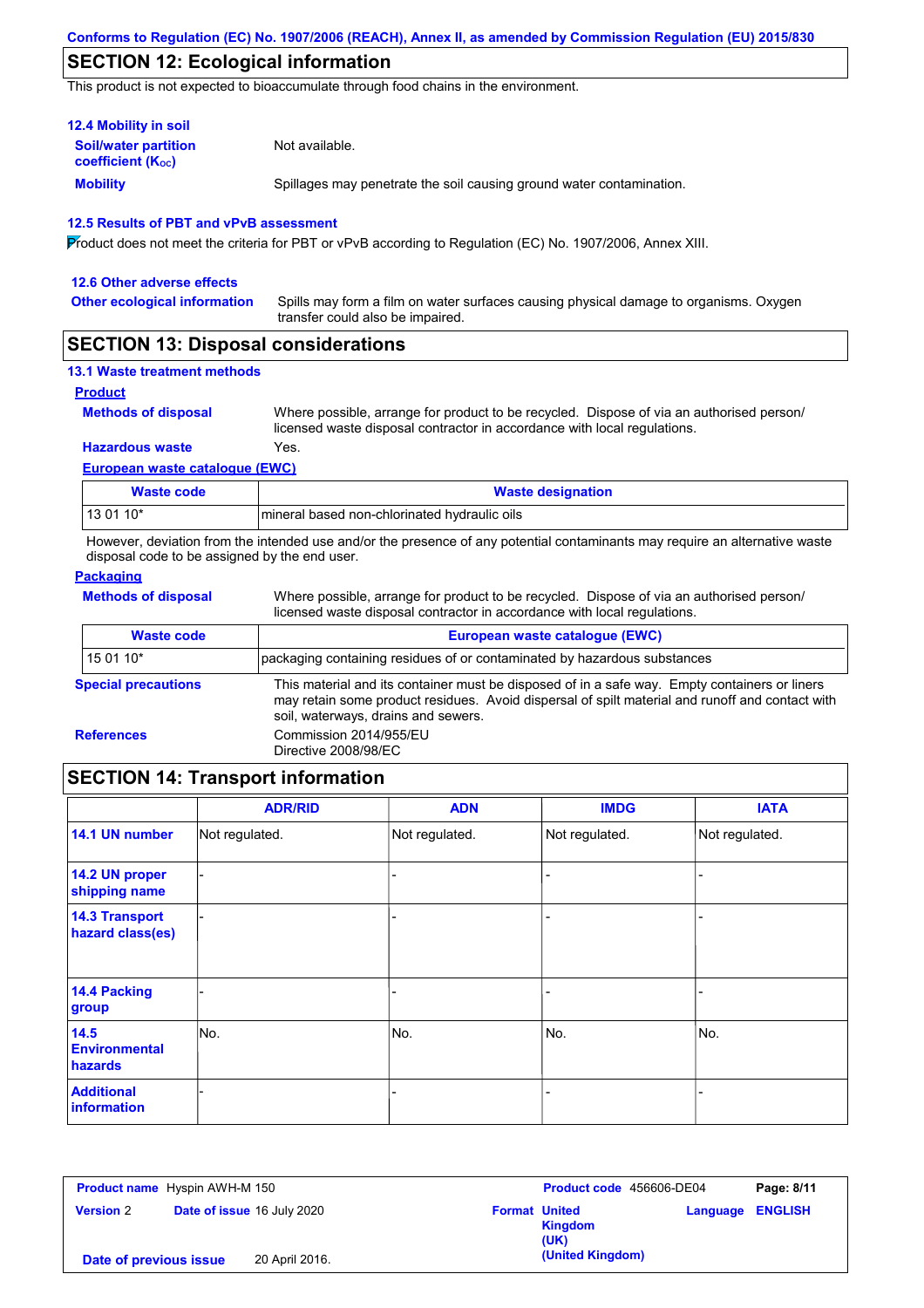|                                                                                             | Conforms to Regulation (EC) No. 1907/2006 (REACH), Annex II, as amended by Commission Regulation (EU) 2015/830                                                                            |
|---------------------------------------------------------------------------------------------|-------------------------------------------------------------------------------------------------------------------------------------------------------------------------------------------|
| <b>SECTION 14: Transport information</b>                                                    |                                                                                                                                                                                           |
| <b>14.6 Special precautions for</b><br>user                                                 | Not available.                                                                                                                                                                            |
| <b>14.7 Transport in bulk</b><br>according to Annex II of<br><b>Marpol and the IBC Code</b> | Not available.                                                                                                                                                                            |
| <b>SECTION 15: Regulatory information</b>                                                   |                                                                                                                                                                                           |
|                                                                                             | 15.1 Safety, health and environmental regulations/legislation specific for the substance or mixture                                                                                       |
| EU Regulation (EC) No. 1907/2006 (REACH)                                                    |                                                                                                                                                                                           |
| <b>Annex XIV - List of substances subject to authorisation</b>                              |                                                                                                                                                                                           |
| <b>Annex XIV</b>                                                                            |                                                                                                                                                                                           |
| None of the components are listed.                                                          |                                                                                                                                                                                           |
| <b>Substances of very high concern</b>                                                      |                                                                                                                                                                                           |
| None of the components are listed.                                                          |                                                                                                                                                                                           |
| <b>Other regulations</b>                                                                    |                                                                                                                                                                                           |
| <b>REACH Status</b>                                                                         | For the REACH status of this product please consult your company contact, as identified in<br>Section 1.                                                                                  |
| <b>United States inventory</b><br>(TSCA 8b)                                                 | All components are active or exempted.                                                                                                                                                    |
| <b>Australia inventory (AICS)</b>                                                           | All components are listed or exempted.                                                                                                                                                    |
| <b>Canada inventory</b>                                                                     | All components are listed or exempted.                                                                                                                                                    |
| <b>China inventory (IECSC)</b>                                                              | All components are listed or exempted.                                                                                                                                                    |
| <b>Japan inventory (ENCS)</b>                                                               | All components are listed or exempted.                                                                                                                                                    |
| <b>Korea inventory (KECI)</b>                                                               | All components are listed or exempted.                                                                                                                                                    |
| <b>Philippines inventory</b><br>(PICCS)                                                     | All components are listed or exempted.                                                                                                                                                    |
| <b>Taiwan Chemical</b><br><b>Substances Inventory</b><br>(TCSI)                             | All components are listed or exempted.                                                                                                                                                    |
| Ozone depleting substances (1005/2009/EU)                                                   |                                                                                                                                                                                           |
| Not listed.                                                                                 |                                                                                                                                                                                           |
| Prior Informed Consent (PIC) (649/2012/EU)                                                  |                                                                                                                                                                                           |
| Not listed.                                                                                 |                                                                                                                                                                                           |
|                                                                                             |                                                                                                                                                                                           |
| <b>EU - Water framework directive - Priority substances</b>                                 |                                                                                                                                                                                           |
| Mone of the components are listed.                                                          |                                                                                                                                                                                           |
| <b>Seveso Directive</b>                                                                     |                                                                                                                                                                                           |
| This product is not controlled under the Seveso Directive.                                  |                                                                                                                                                                                           |
| <b>15.2 Chemical safety</b><br>assessment                                                   | A Chemical Safety Assessment has been carried out for one or more of the substances within<br>this mixture. A Chemical Safety Assessment has not been carried out for the mixture itself. |

# **SECTION 16: Other information**

| <b>Abbreviations and acronyms</b> | ADN = European Provisions concerning the International Carriage of Dangerous Goods by<br>Inland Waterway<br>ADR = The European Agreement concerning the International Carriage of Dangerous Goods by<br>Road<br>$ATE = Acute Toxicity Estimate$<br>BCF = Bioconcentration Factor<br>CAS = Chemical Abstracts Service<br>CLP = Classification, Labelling and Packaging Regulation [Regulation (EC) No. 1272/2008]<br>CSA = Chemical Safety Assessment<br>CSR = Chemical Safety Report<br>DMEL = Derived Minimal Effect Level<br>DNEL = Derived No Effect Level |
|-----------------------------------|---------------------------------------------------------------------------------------------------------------------------------------------------------------------------------------------------------------------------------------------------------------------------------------------------------------------------------------------------------------------------------------------------------------------------------------------------------------------------------------------------------------------------------------------------------------|
|                                   | EINECS = European Inventory of Existing Commercial chemical Substances<br>ES = Exposure Scenario                                                                                                                                                                                                                                                                                                                                                                                                                                                              |

| <b>Product name</b> Hyspin AWH-M 150 |                                   | Product code 456606-DE04 |  | Page: 9/11                              |          |                |
|--------------------------------------|-----------------------------------|--------------------------|--|-----------------------------------------|----------|----------------|
| <b>Version 2</b>                     | <b>Date of issue 16 July 2020</b> |                          |  | <b>Format United</b><br>Kingdom<br>(UK) | Language | <b>ENGLISH</b> |
| Date of previous issue               |                                   | 20 April 2016.           |  | (United Kingdom)                        |          |                |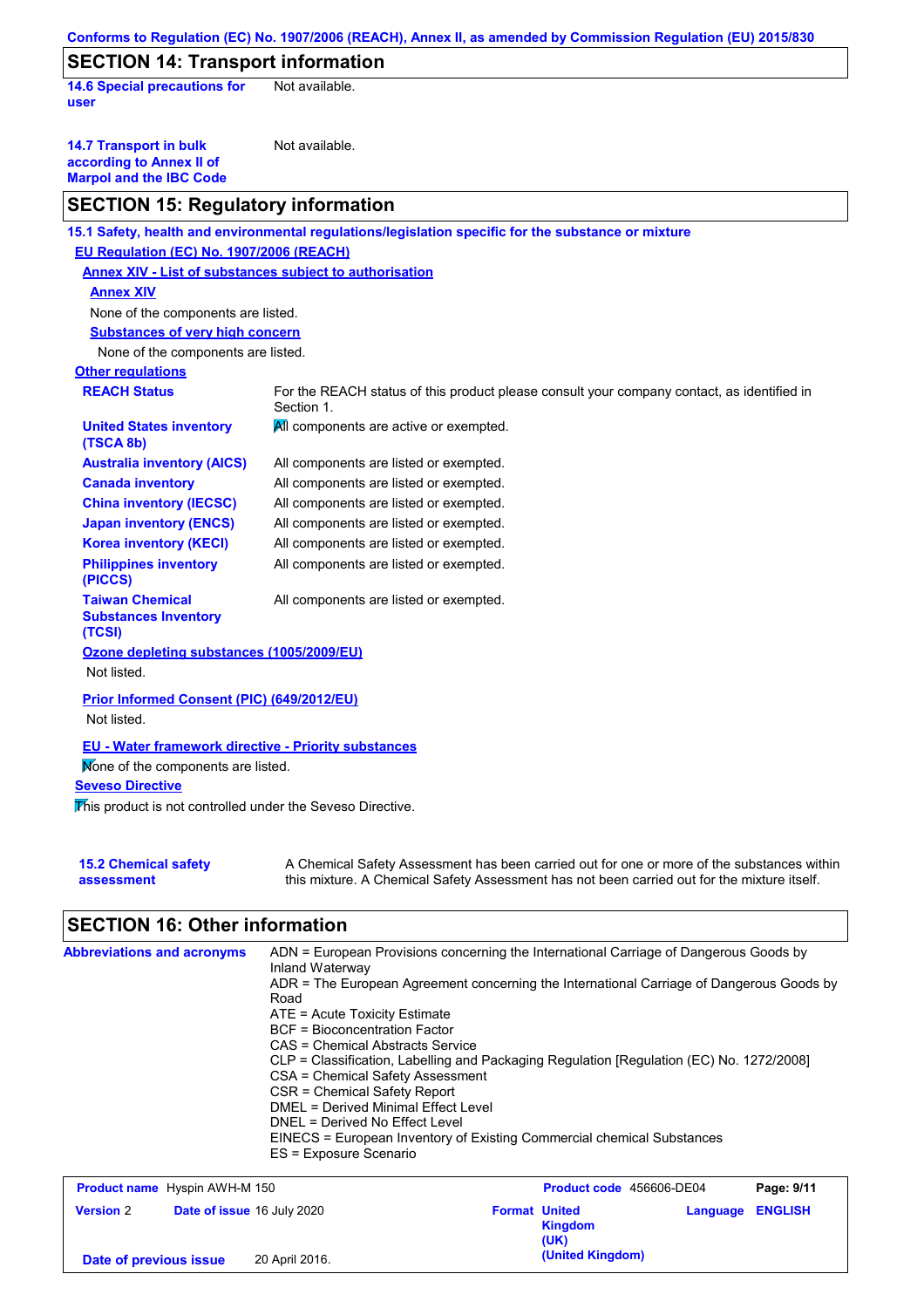## **SECTION 16: Other information**

| EUH statement = CLP-specific Hazard statement                                           |
|-----------------------------------------------------------------------------------------|
| EWC = European Waste Catalogue                                                          |
| GHS = Globally Harmonized System of Classification and Labelling of Chemicals           |
| IATA = International Air Transport Association                                          |
| IBC = Intermediate Bulk Container                                                       |
| <b>IMDG = International Maritime Dangerous Goods</b>                                    |
| LogPow = logarithm of the octanol/water partition coefficient                           |
| MARPOL = International Convention for the Prevention of Pollution From Ships, 1973 as   |
| modified by the Protocol of 1978. ("Marpol" = marine pollution)                         |
| OECD = Organisation for Economic Co-operation and Development                           |
| PBT = Persistent, Bioaccumulative and Toxic                                             |
| <b>PNEC = Predicted No Effect Concentration</b>                                         |
| REACH = Registration, Evaluation, Authorisation and Restriction of Chemicals Regulation |
| [Requlation (EC) No. 1907/2006]                                                         |
| RID = The Regulations concerning the International Carriage of Dangerous Goods by Rail  |
| <b>RRN = REACH Registration Number</b>                                                  |
| SADT = Self-Accelerating Decomposition Temperature                                      |
| SVHC = Substances of Very High Concern                                                  |
| STOT-RE = Specific Target Organ Toxicity - Repeated Exposure                            |
| STOT-SE = Specific Target Organ Toxicity - Single Exposure                              |
| TWA = Time weighted average                                                             |
| $UN = United Nations$                                                                   |
| UVCB = Complex hydrocarbon substance                                                    |
| VOC = Volatile Organic Compound                                                         |
| vPvB = Very Persistent and Very Bioaccumulative                                         |
| Varies = may contain one or more of the following 64741-88-4 / RRN 01-2119488706-23,    |
| 64741-89-5 / RRN 01-2119487067-30, 64741-95-3 / RRN 01-2119487081-40, 64741-96-4/ RRN   |
| 01-2119483621-38, 64742-01-4 / RRN 01-2119488707-21, 64742-44-5 / RRN                   |
| 01-2119985177-24, 64742-45-6, 64742-52-5 / RRN 01-2119467170-45, 64742-53-6 / RRN       |
| 01-2119480375-34, 64742-54-7 / RRN 01-2119484627-25, 64742-55-8 / RRN                   |
| 01-2119487077-29, 64742-56-9 / RRN 01-2119480132-48, 64742-57-0 / RRN                   |
| 01-2119489287-22, 64742-58-1, 64742-62-7 / RRN 01-2119480472-38, 64742-63-8,            |
| 64742-65-0 / RRN 01-2119471299-27, 64742-70-7 / RRN 01-2119487080-42, 72623-85-9 /      |
| RRN 01-2119555262-43, 72623-86-0 / RRN 01-2119474878-16, 72623-87-1 / RRN               |
| 01-2119474889-13                                                                        |
|                                                                                         |

#### **Procedure used to derive the classification according to Regulation (EC) No. 1272/2008 [CLP/GHS]**

| <b>Classification</b>                                  |                            | <b>Justification</b>                          |  |  |
|--------------------------------------------------------|----------------------------|-----------------------------------------------|--|--|
| Not classified.                                        |                            |                                               |  |  |
| <b>Full text of abbreviated H</b><br><b>statements</b> | H304                       | May be fatal if swallowed and enters airways. |  |  |
| <b>Full text of classifications</b><br>[CLP/GHS]       | Asp. Tox. 1, H304          | <b>ASPIRATION HAZARD - Category 1</b>         |  |  |
| <b>History</b>                                         |                            |                                               |  |  |
| Date of issue/Date of<br>revision                      | 16/07/2020.                |                                               |  |  |
| Date of previous issue                                 | 20/04/2016.                |                                               |  |  |
| <b>Prepared by</b>                                     | <b>Product Stewardship</b> |                                               |  |  |

### **Indicates information that has changed from previously issued version.**

#### **Notice to reader**

All reasonably practicable steps have been taken to ensure this data sheet and the health, safety and environmental information contained in it is accurate as of the date specified below. No warranty or representation, express or implied is made as to the accuracy or completeness of the data and information in this data sheet.

The data and advice given apply when the product is sold for the stated application or applications. You should not use the product other than for the stated application or applications without seeking advice from BP Group.

It is the user's obligation to evaluate and use this product safely and to comply with all applicable laws and regulations. The BP Group shall not be responsible for any damage or injury resulting from use, other than the stated product use of the material, from any failure to adhere to recommendations, or from any hazards inherent in the nature of the material. Purchasers of the product for supply to a third party for use at work, have a duty to take all necessary steps to ensure that any person handling or using the product is provided with the information in this sheet. Employers have a duty to tell employees and others who may be affected of any hazards described in this sheet and of any precautions that should be taken. You can contact the BP Group to ensure that this document is the most current available. Alteration of this document is strictly prohibited.

| <b>Product name</b> Hyspin AWH-M 150 |                                   |                      | Product code 456606-DE04 |                         | Page: 10/11 |
|--------------------------------------|-----------------------------------|----------------------|--------------------------|-------------------------|-------------|
| <b>Version 2</b>                     | <b>Date of issue 16 July 2020</b> | <b>Format United</b> | <b>Kingdom</b><br>(UK)   | <b>Language ENGLISH</b> |             |
| Date of previous issue               | 20 April 2016.                    |                      | (United Kingdom)         |                         |             |